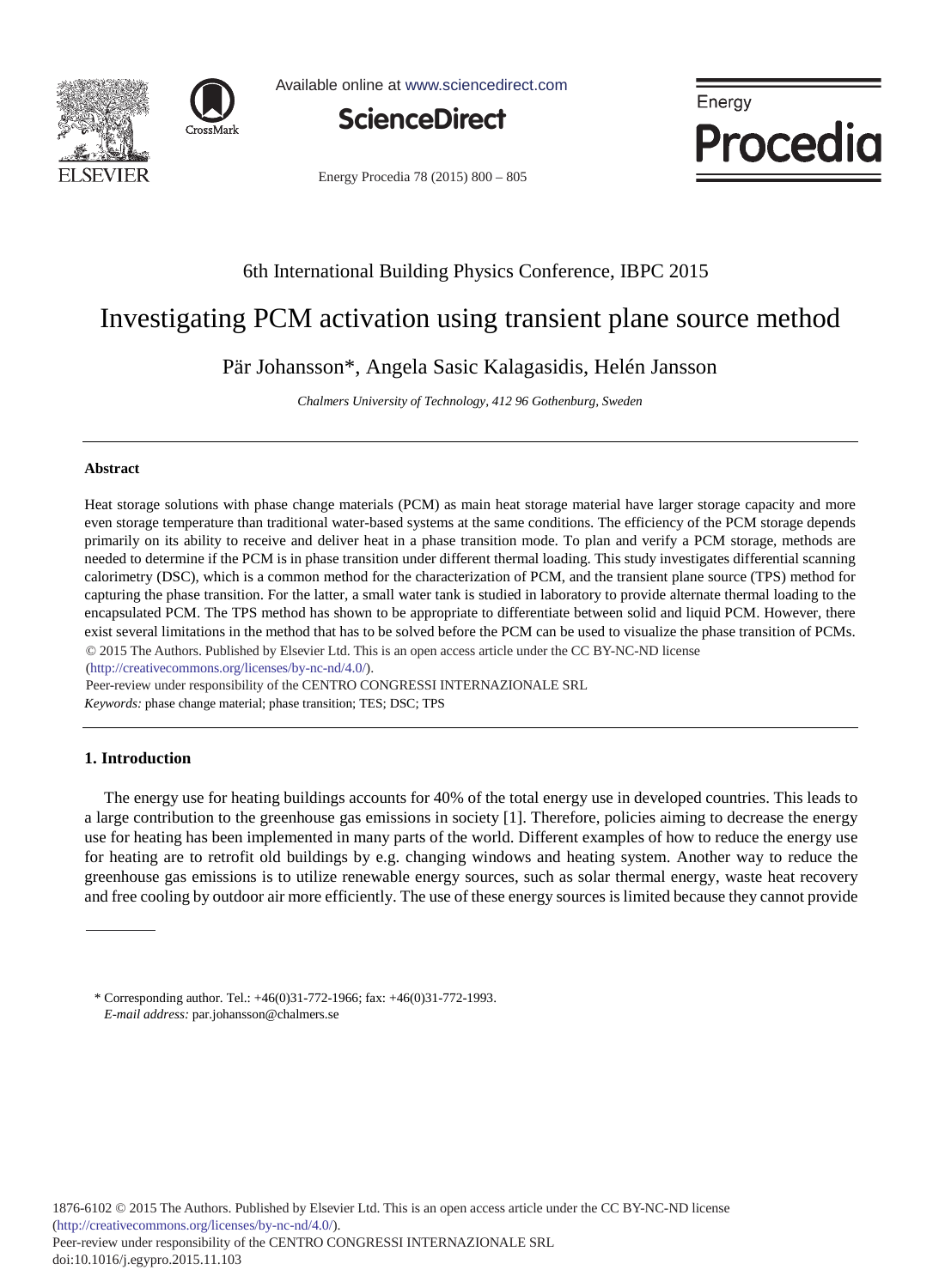a constant energy supply. There is also a variation of the heating power demand in buildings over the year and between the hours of the day. This creates a mismatch between the peak heating and cooling power demand of buildings and the availability of renewable energy sources. However, thermal energy from any energy source can be stored for later use in a thermal energy storage (TES). The development of efficient TES concepts can substantially contribute to reducing the demand for supplying energy and heating power in buildings. Today, the storage of excess thermal energy for heating and cooling of buildings, and for production of hot tap water, is usually done in water tanks. These tanks need a large volume to be efficient for utilizing renewable energy sources. Heat storage solutions with phase change materials (PCM) as main heat storage material, have larger storage capacity and more even storage temperature than traditional water-based systems at the same conditions. Despite these benefits of PCM based TES systems, the technology has not yet penetrated the market. Lack of design tools and guidelines for PCM based TES is identified as one of the reasons for preventing a greater use of this type of TES solutions. Such tools should reveal for designers how much heat can be stored and extracted from a PCM storage in time, and under given circumstances. This in turn requires reliable measurement techniques which would make it possible to evaluate that the PCM undergoes phase transition. Given that PCM melt over a range of temperatures (5-15°C) and that some types, like salt solutions, exhibit substantial sub cooling during crystallization (i.e. that a temperature significantly below the melting temperature has to be reached before a material begins to crystallize and release heat), temperature measurements alone are not reliable for evaluating the phase transition.

The aim of this study is to investigate and visualize when the PCM undergoes phase transition, and if possible, identify the transition temperatures. Two methods for measuring the heat transfer during melting and crystallization of PCM under different thermal loading are investigated. This will in the end lead to design specifications for how much energy that can be stored in a PCM based TES. The possibility to measure the thermal loading degree of the PCM makes it possible to monitor the efficiency of the TES to optimize its performance. Measurements using differential scanning calorimetry (DSC) reveal the activation temperatures and the change in enthalpy of the PCM. Based on the onset temperatures for solid-to-liquid or liquid-to-solid transitions, numerical simulations can be used to evaluate theoretically possible dynamics and effectiveness of heat loading and unloading in an encapsulated PCM. In this study, a small water tank is monitored in the laboratory to provide alternate thermal loading and unloading to the encapsulated PCM. The transient plane heat source (TPS) method is used together with thermocouples for performing comparative measurements and for visualizing the activation of the PCM.

### **2. Characterization of PCM**

There are several different materials that can be utilized as PCMs. Depending on the range of the transition temperatures some are more feasible than others. The relevant PCMs for use in buildings are paraffin, fatty acids, salt hydrates and their eutectic mixtures [2]. The most important properties of the PCMs are the thermal conductivity  $(\lambda, W/(m \cdot K))$ , the density  $(\rho, kg/m^3)$  and the specific heat capacity  $(c, J/(kg \cdot K))$ . The product of the density and the specific heat capacity is normally referred to as the volumetric heat capacity. The ratio between the thermal conductivity and the volumetric heat capacity is the thermal diffusivity  $(a, m^2/s)$ . An important relationship for determining the efficiency of a PCM is the thermal inertia or thermal effusivity. This is calculated by

$$
e = \sqrt{\lambda \cdot \rho \cdot c} \tag{1}
$$

where  $e$  ( $J/(m^2 \cdot K \cdot s^{1/2})$ ) is the thermal effusivity which is a measure of the ability of a material to exchange thermal energy with the surroundings [3]. Salt hydrates generally have larger thermal effusivity than paraffin waxes mainly due to larger volumetric heat capacity. In other words, salt hydrates show faster response to varying heat loads and has a larger storage capacity per unit volume. Therefore, two different salt mixtures have been selected to be investigated in this study. The mixtures contain either sodium sulphate or sodium acetate which are mixed with water and different additives. The declared thermal properties for the mixtures are presented in Table 1.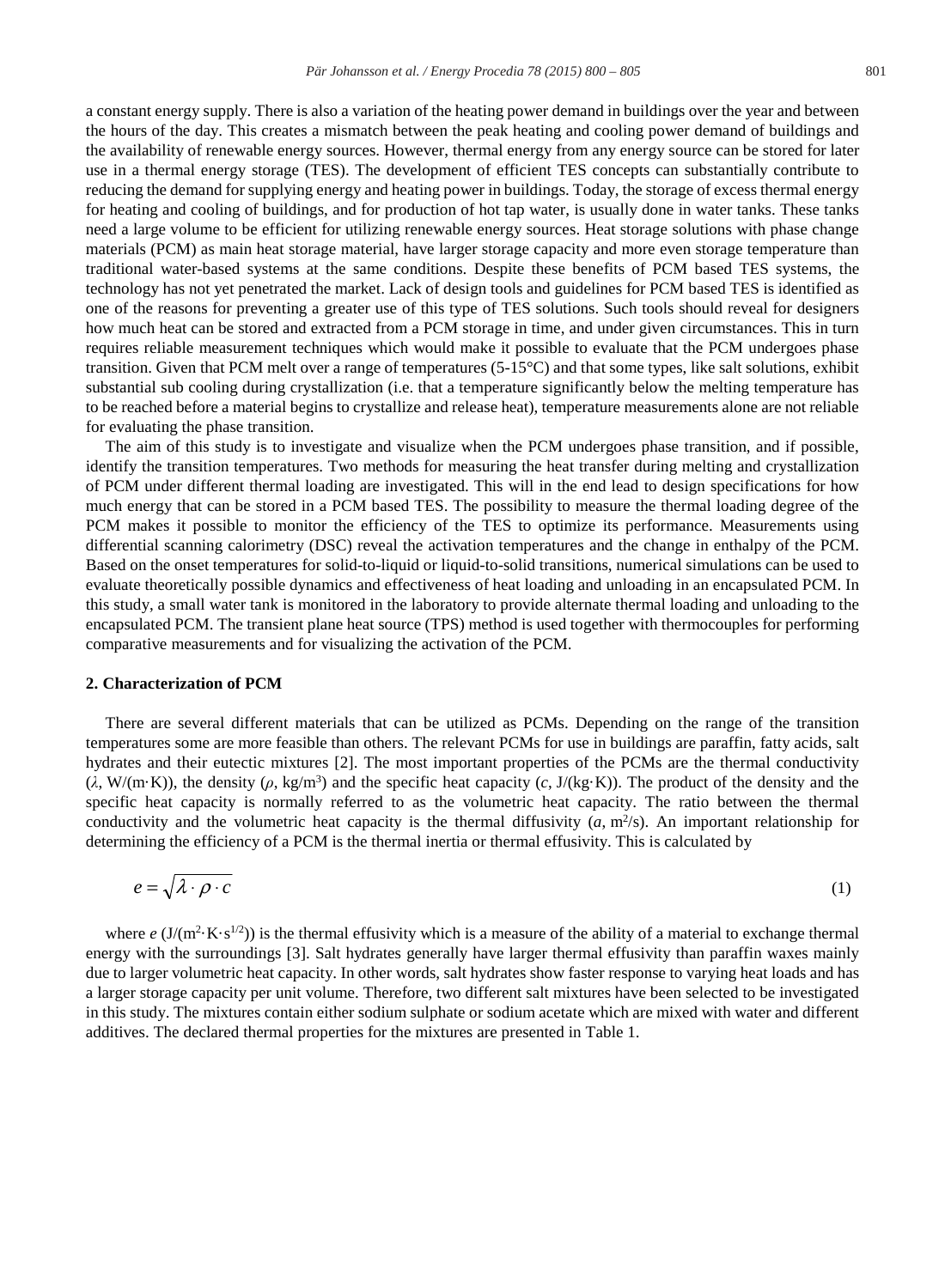| Name        | Salt hydrate    | Melting                    | Latent          | Density    | Thermal<br>conductivity<br>$(W/(m \cdot K))$ | Storage capacity             |                                    |
|-------------|-----------------|----------------------------|-----------------|------------|----------------------------------------------|------------------------------|------------------------------------|
|             |                 | temperature<br>$^{\circ}C$ | heat<br>(kJ/kg) | $(kg/m^3)$ |                                              | Enthalpy<br>change $(kJ/kg)$ | Temperature<br>range $(^{\circ}C)$ |
| ClimSel C24 | Sodium sulphate | 24                         | 151.3           | 1380       | $0.5 - 0.7$                                  | 195.7                        | 15-30                              |
| ClimSel C58 | Sodium acetate  | 58                         | 288.5           | 1460       | $0.5 - 0.7$                                  | 340.3                        | 50-65                              |

Table 1. Declared thermal properties for the PCM mixtures ClimSel C24 and ClimSel C58 [4].

#### **3. Laboratory measurements**

There exists several methods to determine the thermal characteristics of PCMs. The most common one is the differential scanning calorimetry (DSC) but also the T-history method and guarded hot-plate method can be used [5]. Sasic Kalagasidis et al. [6] proposed the transient plane source (TPS) method as an alternative to the DSC for visualizing the PCM activation. They found that the TPS method provided temperature response curves of high resolution, but that issues with the bulk density of the specimen and the size of the sensor in relation to the granules of the solid PCM have to be resolved. In this study the DSC has been used to characterize the PCM and the TPS method has been used for comparative measurements and for visualizing the PCM activation in a pilot site setup of a PCM based TES.

# *3.1. DSC: Differential scanning calorimetry*

The DSC is used to characterize a material by measuring its heat exchange with the surrounding. By using a special sensor of 120 thermocouples, the temperature of the specimen can be determined with an accuracy of  $\pm 0.2$ °C and a precision of  $\pm 0.02^{\circ}$ C. The heating and cooling rate of the sample is 0.02-300°C/min and 0.02-50°C/min respectively [7]. By slowly raising and lowering the temperature, the heat flow to and from the sample can be determined with high accuracy. The slower the temperature is changed, the higher the accuracy of the measurement will be. In the DSC measurements presented here a 100 µl alumina crucible was filled with a sample of the PCM. The weight of the sample then determines the specific heat capacity of the PCM. The temperature scanning curve gives detailed information on the onset and endset temperatures for solid-liquid and liquid-solid phase transitions, see Fig. 1.



Fig. 1. DSC measurement results for a sample of ClimSel C24 (left) depending on the rate of heating and cooling and three samples of ClimSel C58 (right). The gray square marks the storage temperature range according to the product declarations [4].

The ClimSel C24 was conditioned in a heating cabinet at 35°C for 24 hours before removed from its delivery pouch. At this temperature the substance was liquid and three samples were placed in the crucibles. The method chosen for the measurement was a scanning between 10-40-10 $^{\circ}$ C with a heating and cooling rate of 0.3 $^{\circ}$ C/min. It was more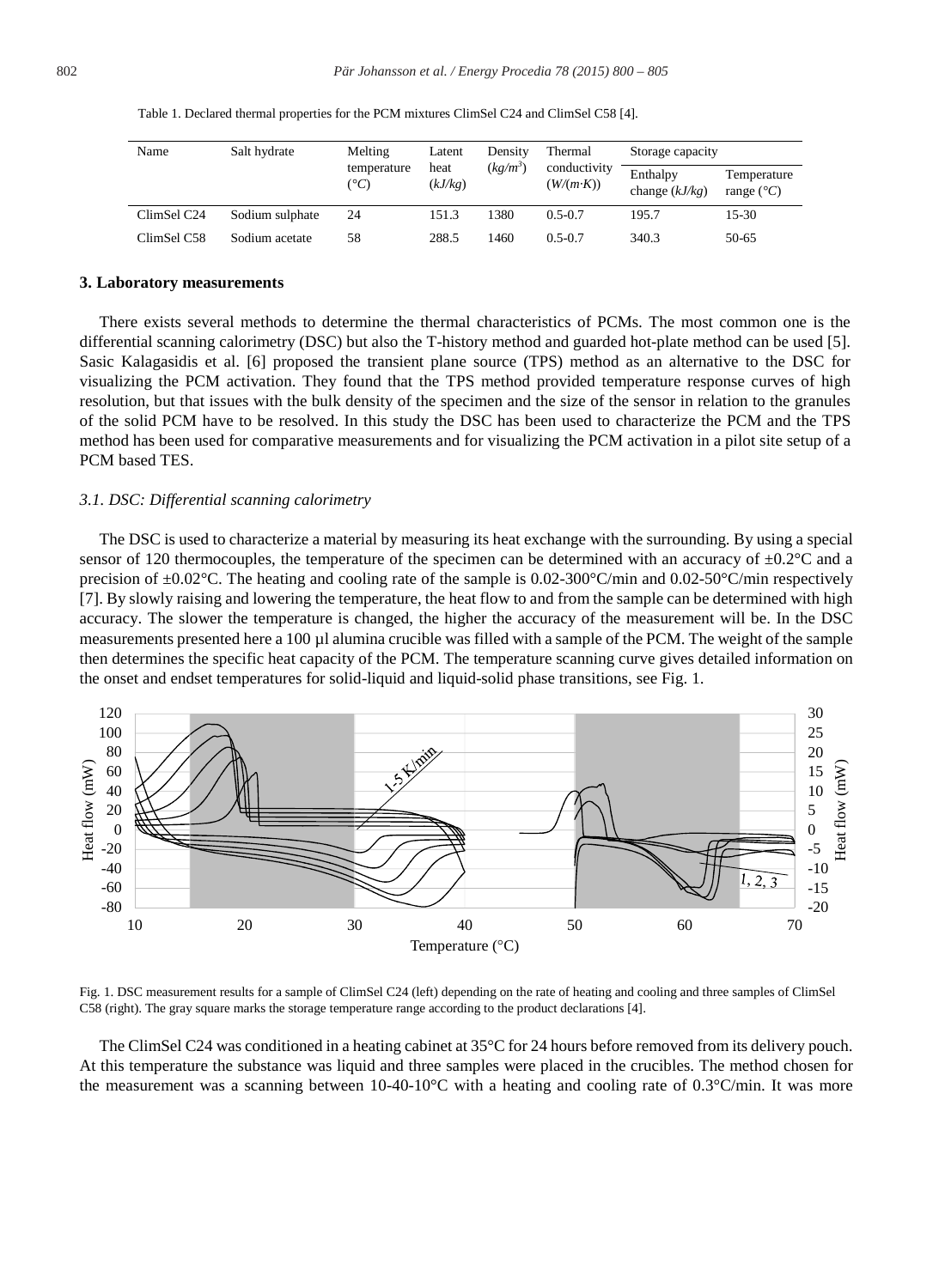difficult to get liquid samples of the ClimSel C58 with a good mixture because of the higher transition temperature which made the sample crystallize quickly when moved from the pouch. The specimen were conditioned in a heating cabinet at 65°C for 24 hours. The DSC measurements were performed by scanning 50-70-45°C with a heating and cooling rate of 0.3°C/min. The results are presented in Table 2.

| Name        | Sample number            | Sample<br>weight<br>(mg) | Melting<br>onset<br>temperature<br>$(^\circ C)$ | Melting<br>endset<br>temperature<br>$(^\circ C)$ | Latent<br>heat of<br>fusion<br>(kJ/kg) | Crystallization<br>onset<br>temperature<br>$(^{\circ}C)$ | Crystallization<br>endset<br>temperature<br>$(^{\circ}C)$ | Latent heat of<br>crystallization<br>(kJ/kg) |
|-------------|--------------------------|--------------------------|-------------------------------------------------|--------------------------------------------------|----------------------------------------|----------------------------------------------------------|-----------------------------------------------------------|----------------------------------------------|
| ClimSel C24 |                          | 132.2                    | 26.8                                            | 30.4                                             | 17.4                                   | 22.2                                                     | 20.5                                                      | 37.1                                         |
| ClimSel C24 | $\overline{2}$           | 108.0                    | 25.5                                            | 31.8                                             | 63.9                                   | 22.4                                                     | 20.0                                                      | 58.3                                         |
| ClimSel C24 | 3                        | 141.9                    | 25.7                                            | 34.1                                             | 50.4                                   | 20.9                                                     | 15.7                                                      | 53.8                                         |
| Average     | $\overline{\phantom{a}}$ |                          | 26.0                                            | 32.1                                             | 43.9                                   | 21.8                                                     | 18.7                                                      | 49.7                                         |
| ClimSel C58 |                          | 60.9                     | 58.1                                            | 62.1                                             | 180.0                                  | 52.9                                                     | 50.1                                                      | 48.9                                         |
| ClimSel C58 | $\overline{2}$           | 79.9                     | 58.5                                            | 62.8                                             | 169.2                                  | 53.6                                                     | 50.9                                                      | 67.9                                         |
| ClimSel C58 | 3                        | 80.0                     | 57.3                                            | 63.2                                             | 159.6                                  | 50.8                                                     | 48.1                                                      | 57.6                                         |
| Average     | $\overline{\phantom{a}}$ |                          | 58.0                                            | 62.7                                             | 169.6                                  | 52.4                                                     | 49.7                                                      | 58.1                                         |

Table 2. Results from DSC measurements of the ClimSel C24 and ClimSel C58.

It is evident that it is difficult to sample the PCM with a good mixture of the content in the pouches. However, it is clear that there is a major sub cooling effect for both ClimSel C24 and ClimSel C58. The average difference between the melting and crystallization temperature are 8.8°C and 9.3°C for ClimSel C24 and ClimSel C58 respectively. In applications where PCMs are used, it is important to assure that these temperatures can be reached to utilize their full potential.

# *3.2. TPS: Transient plane source method*

The thermal conductivity and volumetric heat capacity can be determined by using the transient plane source (TPS) method. The general and specific procedures of the method for measurements of thermal properties are described in SS-EN ISO 22007-2 [8]. A sensor composed of a 10 µm thick double nickel spiral, sandwiched between two layers of 25 µm thick kapton (polyimide film) is clamped between two samples. A constant electric power is supplied through the spiral while the temperature increase is registered. The relationship between the supplied energy and temperature increase makes it possible to calculate the thermal conductivity and volumetric heat capacity of the material.

Sasic Kalagasidis et al. [6] used the TPS method (6.4 mm sensor, 100 mW, 20 seconds) on two different PCMs by two approaches. The first approach was to measure the properties directly on the surface of the transport pouch. This proved to work less well due to the large heat dissipation in the metallic pouch. The second approach was to move the PCM from the pouch to a sample holder and place the sensor in direct contact with the PCM. Although the temperature response curves were distinctly separated from each other, the difference between the fully melted and crystallized samples was not as large as expected. It could not be clearly determined to what extent the samples were crystallized inside the sample holder. Therefore a third approach is tested in this study. The idea is to measure a larger sample of the PCM by filling a plastic bag with the material where the sensor is inserted in the middle of the bag which is then sealed. By this approach it should be possible to better control the phase transition of the PCM. The sensor is a 9.9 mm radius sensor where 100 mW is supplied during 80 seconds. The reliability of the measurements is evaluated by using the coefficient of variation (CV), i.e. the standard deviation divided by the average measurement result. The PCM ClimSel C24 was conditioned either in a refrigerator at 5°C or in heating cabinet of 31°C before the measurements. The results are presented in Table 3 and compared to Sasic Kalagasidis et al. [6].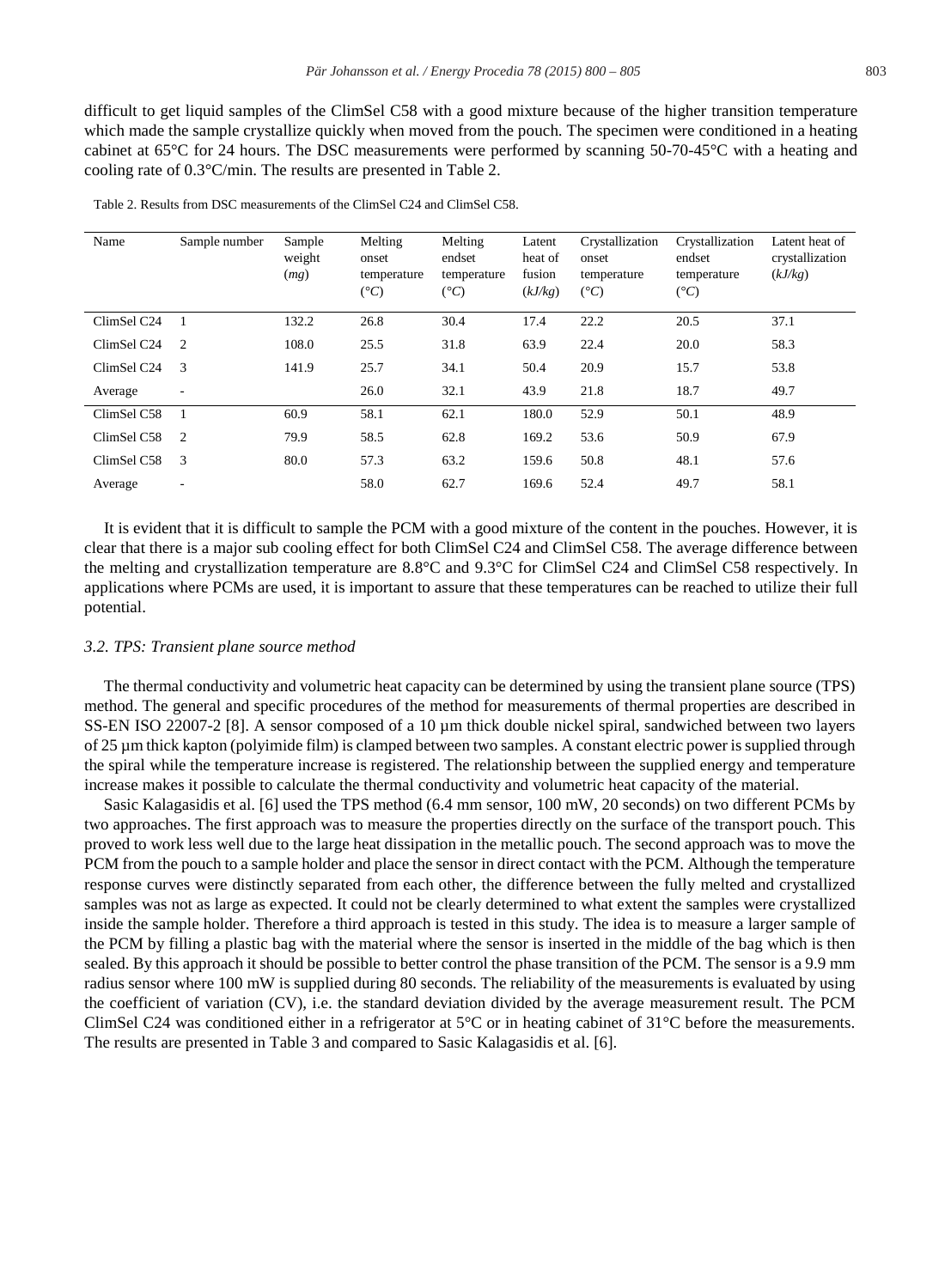| Name         | Number of<br>runs | Measurement<br>temperature<br>$(^{\circ}C)$ | Thermal<br>conductivity<br>$(W/(m \cdot K))$ |       | Thermal<br>diffusivity<br>$-10^6$ ( <i>m</i> <sup>2</sup> /s) |       | Volumetric<br>heat capacity<br>$(kJ/(m^3 \cdot K))$ |       |
|--------------|-------------------|---------------------------------------------|----------------------------------------------|-------|---------------------------------------------------------------|-------|-----------------------------------------------------|-------|
| Solid        | 6                 | $5 - 22$                                    | 1.27                                         | 80.3% | 0.29                                                          | 129%  | 34.1                                                | 98.5% |
| Solid [6]    | $\overline{4}$    | 20                                          | 0.96                                         | 2.01% | 0.30                                                          | 1.15% | 3.18                                                | 5.64% |
| Solid $[6]$  | $\overline{4}$    | 21                                          | 1.10                                         | 1.60% | 0.44                                                          | 1.12% | 2.52                                                | 2.91% |
| Solid [6]    | $\overline{4}$    | 22                                          | 1.08                                         | 1.76% | 0.36                                                          | 1.27% | 2.96                                                | 5.64% |
| Liquid       | 6                 | $22 - 30$                                   | 0.49                                         | 68.0% | 4.23                                                          | 205%  | 31.7                                                | 161%  |
| Liquid $[6]$ | 4                 | 25                                          | 1.32                                         | 0.53% | 0.43                                                          | 0.78% | 3.05                                                | 5.39% |

Table 3. Thermal properties of ClimSel C24 determined by the TPS method compared to [6].

From the measurements performed in this study, it is possible to differentiate the PCM in solid and liquid phase based on the thermal conductivity and volumetric heat capacity. However, the temperature in the samples was difficult to maintain at a constant level which is shown by the large span in the measurement temperature for the solid (5°C- $22^{\circ}$ C) and liquid ( $22^{\circ}$ C-30 $^{\circ}$ C) samples in Table 3. Therefore there is a very large CV for all the measurements. The difference between the highest and lowest temperature increase imposed by the TPS sensor during the measurements differed with 0.09°C for the solid and with 2°C for the liquid PCM. A better control of the ambient conditions is needed to keep the samples at constant temperature for evaluating the properties with higher accuracy. The difference between these measurement results and the results in [6] could be based on the fact that the solid samples in that study were in form of granules stacked in the testing cup, while in this work it was a uniformly crystallized block. As shown in Fig. 1, the phase at a certain temperature depends on whether the sample is being heated or cooled.

#### *3.3. Pilot site setup and measurement results*

To evaluate the applicability of the TPS method in real PCM based TES applications a pilot site was setup in the laboratory. A metal container was filled with water and a plastic rod containing the PCM ClimSel C58. A metal flange in the rod distributes the temperature inside the rod. The temperature in the TES was changed by using a 1.4 kW electrical coil heater submerged in the water. The heater gives a potential temperature rise of the TES from 30°C to 70°C in 30 minutes. In the first testing sequence the TES was tested without heating by TPS in a 22°C constant temperature room. The thermal properties of the PCM filled rods in ambient conditions (not in the TES) was determined by single-sided TPS method where EPS was placed on the backside of the sensor. The thermal properties of the empty rod and ClimSel C58 with the corresponding CV are presented in Table 4.

> Table 4. Thermal properties of ClimSel C58 in a plastic rod determined by single-sided TPS method with EPS on the backside. Empty rod and rod filled with PCM where the sensor was placed on pure plastic or close to the metal flange.

| Name                       | Number of<br>runs | Measurement<br>temperature<br>$(^\circ C)$ | Thermal<br>conductivity<br>$(W/(m\cdot K))$ |       | Thermal<br>diffusivity<br>$\cdot 10^6$ ( <i>m</i> <sup>2</sup> /s) |       | Volumetric<br>heat capacity<br>$(kJ/(m^3 \cdot K))$ |       |
|----------------------------|-------------------|--------------------------------------------|---------------------------------------------|-------|--------------------------------------------------------------------|-------|-----------------------------------------------------|-------|
| Empty rod <sup>1</sup>     | 4                 | 22                                         | 0.21                                        | 5.53% | 0.14                                                               | 12.3% | 1.52                                                | 7.79% |
| $C58$ plastic <sup>2</sup> | 10                | 22                                         | 0.29                                        | 0.21% | 0.44                                                               | 4.10% | 0.66                                                | 3.64% |
| $C58$ metal <sup>2</sup>   | 10                | 22                                         | 0.28                                        | 0.33% | 0.50                                                               | 1.99% | 0.56                                                | 1.80% |
| $C58$ solid <sup>3</sup>   | 10                | 22                                         | 0.15                                        | 0.33% | 1.56                                                               | 1.23% | 0.10                                                | 1.35% |
| $C58$ liquid <sup>3</sup>  | $\overline{4}$    | 22                                         | 0.15                                        | 15.0% | 0.66                                                               | 26.1% | 0.23                                                | 17.1% |

 $16.4$  mm sensor, 20 mW, 20 seconds,  $26.4$  mm sensor, 40 mW, 20 seconds,  $39.9$  mm sensor, 40 mW, 20 seconds